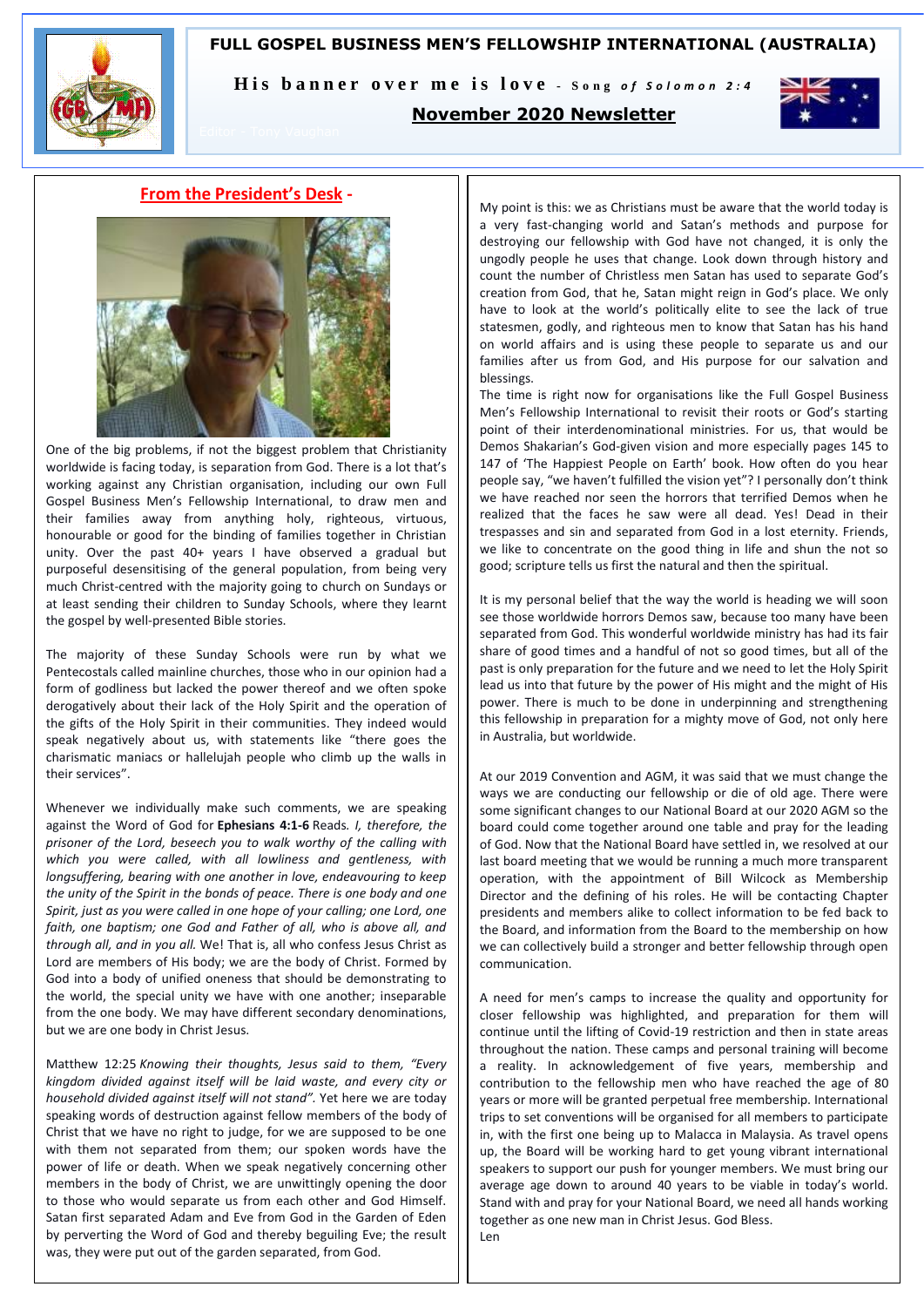# **Mike Hedley – Missionary At Large**



**Mike & Anna Headley**

### **FGBMFI UKRAINE**

**Matthew 7: 7 - Ask and it will be given to you, seek and you will find, knock and the door will be opened to you.** This scripture was and is so very real to me during and after a mission trip to Ukraine with three men. Before travelling to Ukraine, we met every week to seek God for signs and wonders to happen during the crusade. Most times we would be prostrate on the carpet crying out to God. We travelled to a central town to conduct a crusade.

The local Mayor approved it and we were set to go until the Mayor's brother, an orthodox priest complained. His church was across the road from our church where the crusade was to be conducted. On the day of departure, the Mayor cancelled our crusade. We asked if we could perform Russian dancing outside the church. On day one, we held the crusade inside the church and on day two our dancers performed outside. Large crowds came and we were wondering if we would be in trouble.

The crowd was hungry for the word of God and listened intently to the testimonies and the priest was listening in, so we continued without interruption. There was a man and woman in town who were Russian prefects, and everyone knew who they were. The children were warned to run away from them. On the third and final night we heard some amazing testimonies of healing. Suddenly, the crowd went silent as they stood back to let the male prefect walk to the stage and begin sobbing. He took the microphone and declared that he was touched by God and had never in his life seen and heard such testimonies.

The crowd went wild as they celebrated with him. The atmosphere was filled with God's love. I was privileged to pray for a lady doctor who spoke no English. I was given an interpreter. The doctor said she had a serious sickness that was incurable. There was a lady praying behind her and weeping. Suddenly the doctor jumped for joy and declared that she was healed. I was a little cautious, feeling a bit like Thomas until my interpreter told me the story. The doctor was a senior surgeon in the local hospital and my interpreter was a kidney specialist. Furthermore, the weeping woman behind was also a surgeon. I jumped for joy and joined them in weeping. God was answering our seeking and healing people as went. **Luke 9: 2 Go preach and heal.**

At the end of the evening my friend blew a shofar which is a ram's horn used to celebrate Jewish events. It was sounded during Jubilee and slaves were set free; debts cleared etc. It was a wonderful way to give praise to God, and still is. When my friend blew the shofar, the crowd went silent. After about 4 minutes, the exact same sound came back to us from Heaven with a powerful anointing. There were no mountains or valleys to bounce the sound. We returned to the hotel rejoicing in the presence of the Lord. **Psalm 126: 3 - The Lord has done great things for us and we are filled with joy.**

The lady prefect worked in our hotel guarding the rooms. She was a huge lady and very unhappy. We were given flowers at the crusade, so my friend (Italian) went down on his knees and serenaded the lady. Suddenly, she burst out laughing and accepted Christ as her saviour. Before leaving town, I prayed for the pastor's father who was completely deaf in one ear.

He was totally healed. The next day we travelled up to the Polish and Russian borders and on the way visited an orphanage where children were lying in filth and receiving little care. We prayed for them and came away feeling sad and broken-hearted.

As we came to a river, we wanted to have a swim because the temperature was well over 30 degrees. There was nobody around and we had no togs, so we stripped to underpants and ready to dive in, when a loud voice shouted out. STOP…..It was a local man who told us that Chernobyl was just a few miles upriver over the Russian border. We quickly got dressed, thanked the man and thanked God.

After much more ministry, we returned to Kiev completely exhausted. We flew to Germany and proceeded to look for Singapore flights. We were told that our names were not on the list. Please come back in 20 minutes, so we did and received business class tickets. I sat down and buckled up. That's all I remembered until landing. I missed the service, the meals and comfort. It was still a blessing. We were celebrating all the way home.

## **W r i t t e n b y B o b & D e b b y G a s s**



*'Rejoice always.' 1 Thessalonians 5:16 NKJV*

Ever find yourself asking, 'Why me, Lord? How come you don't answer my prayers? Well-meaning friends tell you to keep your chin up, things will get better, but you can't see any light at the end of the tunnel. And just when you think things can't get any worse, you pick up your Bible and read, 'Rejoice always...In everything give thanks' (1 Thessalonians 5:16-18 NKJV), as if you're supposed to *enjoy* your situation!

Alexander Maclaren said, 'Seek to cultivate a buoyant, joyous sense of the crowded kindnesses of God in your daily life.' The fact is, however, when life overwhelms you the last thing you feel like doing is giving thanks, right?

But as Nancy Leigh DeMoss observes: 'Unless you just love the way duty feels when it wakes you at three in the morning, or hijacks your plans for your day off, or hands you an unexpected bill that wasn't in the budget...don't try living the Christian life without gratitude. By sheer willpower and effort you may succeed at "'gutting out" right responses, but your Christianity (so-called) will be hollow, hard-edged and uninviting...If all our faith had to offer were words that only fit in a theological textbook, it would be unkind to extend them to someone struggling to survive. True Christ-centred, grace-motivated gratitude fits life's most desperate moments and difficult situations.

When there are no answers, it gives hope. It transforms overwhelmed strugglers into triumphant conquerors...Gratitude is a hard-fought, grace-infused, biblical lifestyle...and [its] transforming power is reserved for those who know and acknowledge the Giver of every good gift and who are recipients of his redeeming grace.'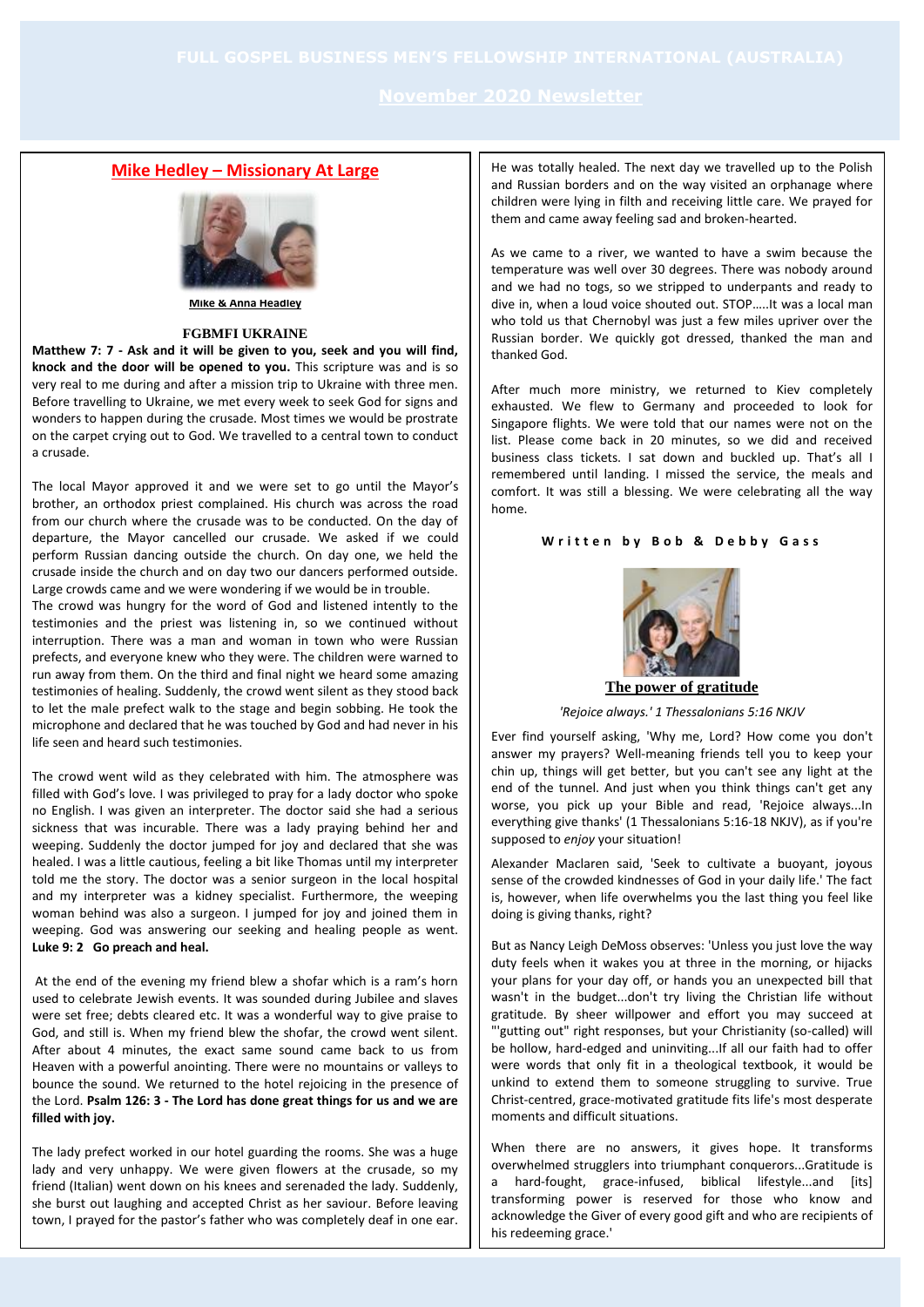

**Something to think about**

John Eldredge, in his best-selling book Wild at Heart, paints a dynamic picture of Christian service:

*We don't need accountability groups; we need fellow warriors, someone to fight alongside, someone to watch our back. The whole crisis of masculinity today has come because we no longer have a warrior culture, a place for men to learn to fight like men. We don't need a gathering of Really Nice Guys; we need a gathering of Really Dangerous Men. It's a longstanding truth that there is never a more devoted group of men than those who have fought alongside one another, the men of your squadron, the guys in your foxhole. It will never be a large group, but we don't need a large group. We need a band of brothers.*



**My Precious Prodigal** *By Lowell Lundstrom*

The nightmare phone call shattered my world and nearly destroyed my ministry. "Reverend Lundstrom," the officer said, "I'd like to meet with you at the police station. Your 17-year-old daughter is scheduled to appear in court for propositioning a vice officer." My daughter, a prostitute? Impossible. We dedicated Lisa to Jesus Christ as a baby. We raised her on Bible stories, gospel songs, and prayer. There must be some mistake. The reality of this hellish nightmare was like getting hit with a cement block in the chest when I read the vice-officer's description of her proposition. When I opened the police file and saw her mug shot, my knees nearly buckled.

This was no mistake. My beautiful, precious daughter was a hooker. Lisa was in peril; and my world, as her father, was in shambles. Lisa had been going through a spiritual struggle for a long time. I had warned her of the dangers of living in a spiritually cold condition. But I never dreamed, in a thousand nightmares, that my daughter would become a prostitute.

Facing the Issues - When the Lord won my heart in April 1957, my wife Connie and I began singing and preaching immediately. We started a radio program and produced TV specials. We also conducted citywide crusades where thousands came to Christ. Lisa had an older sister Londa. Both were talented musically, but Lisa never really enjoyed singing before audiences. Lisa also had a high-energy brother Lowell, nicknamed Tiny - who wore a cowboy hat and boots and was always a hit. Our youngest son Lance was quieter. Lisa loved him dearly and took care of him when he was a baby. Somehow, in the midst of those ministry activities, I failed to see that Lisa was hurting. She felt sandwiched between her older sister and younger brothers. I failed to see her unresolved conflicts. This created a root of bitterness within her spirit. Her inner anxieties were ticking away like a time bomb ready to explode.

We toured almost every night trying to rescue others while our own precious daughter silently faded away from God and our family. The judge committed Lisa to my care, but the situation was so explosive between Lisa and me that she was placed in a halfway house. She soon escaped and headed south. She was under the influence of what the judge described as the worst pimp in the region. To think that my daughter had chosen a pimp as her mentor and rejected me was devastating. I knew that raising children in the high-tension atmosphere of crusade evangelism created great pressure upon them. They grew up sleeping in guitar cases backstage, while Connie and I, the singers and band were out front preaching.

Years earlier, when the children were small, I made what I thought was a fair deal with God. I said, "Lord, I'll give my life to help Your lost children get saved, but You must watch and guard over my children." But now, Lisa was gone. Sometimes we wouldn't hear from Lisa for months. During those periods, I didn't know if she was dead or alive. In the midst of this agony, I felt God had betrayed me. I was experiencing a triple jeopardy in my soul: I felt God had failed me; Lisa had forsaken me; and some of my friends were distancing themselves from me.

### **EVENTS – See webpage for details**